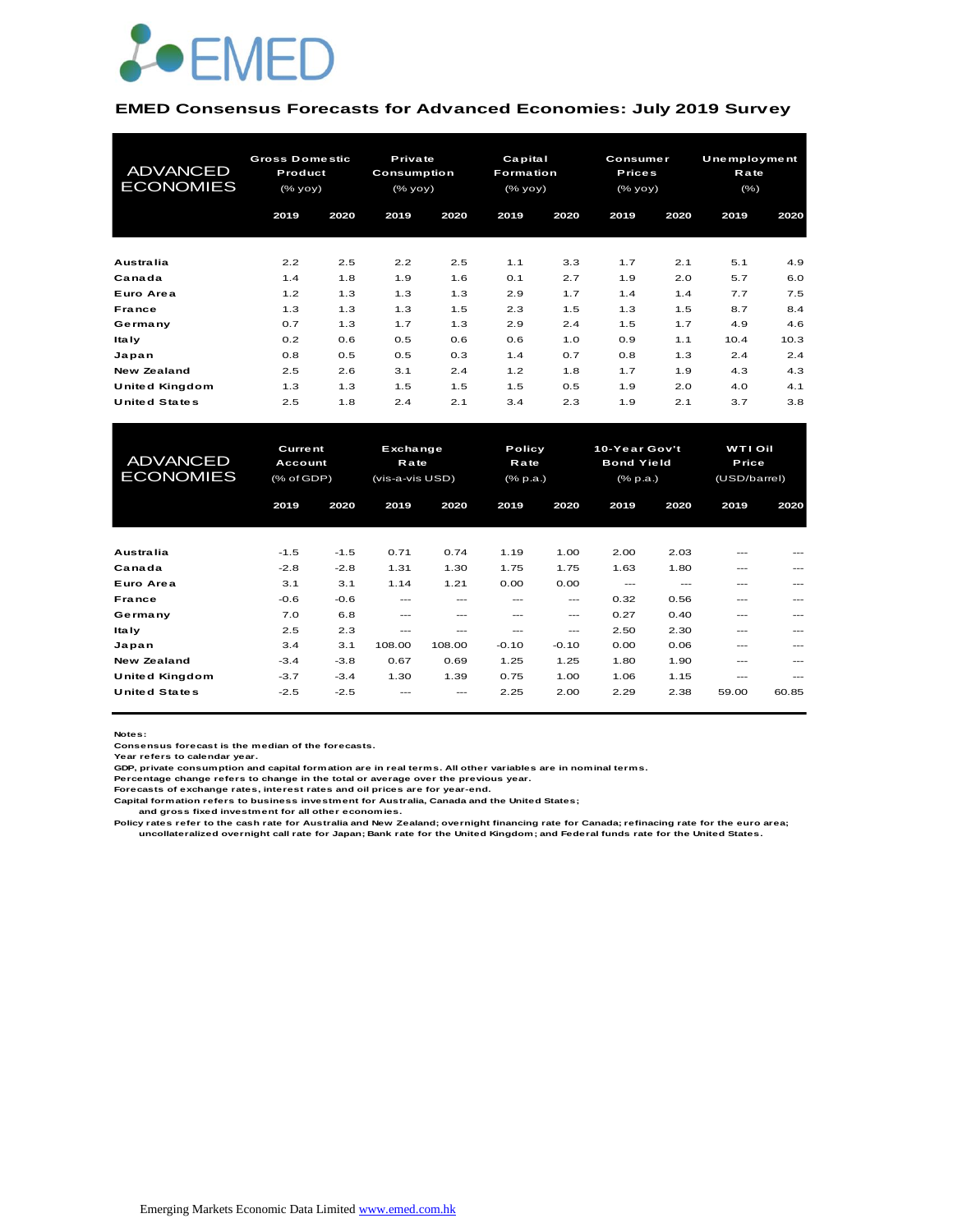

#### **EMED Consensus Forecasts for Emerging Markets: July 2019 Survey**

| <b>EMERGING</b><br><b>MARKETS</b> | <b>Gross Domestic</b><br>Product<br>(% yoy) |      | Private<br>Consumption<br>(% yoy) |            | <b>Fixed</b><br>Investment<br>(% yoy) |            | Consumer<br><b>Prices</b><br>$(%$ (% yoy) |            | <b>Unemployment</b><br>Rate<br>$(\% )$ | 2020                     |  |
|-----------------------------------|---------------------------------------------|------|-----------------------------------|------------|---------------------------------------|------------|-------------------------------------------|------------|----------------------------------------|--------------------------|--|
|                                   | 2019                                        | 2020 | 2019                              | 2020       | 2019                                  | 2020       | 2019                                      | 2020       | 2019                                   |                          |  |
|                                   | $-1.5$                                      | 2.1  | $-4.4$                            |            | $-11.1$                               |            | 46.1                                      | 27.1       | 9.7                                    |                          |  |
| Argentina                         |                                             | 2.0  |                                   | 2.5        |                                       | 5.0<br>5.7 | 4.0                                       |            | 11.9                                   | 9.7                      |  |
| <b>Brazil</b><br>Chile            | 1.2<br>2.9                                  | 3.0  | 2.8<br>4.0                        | 2.6<br>2.2 | 4.4<br>3.7                            | 4.7        | 2.4                                       | 4.0<br>3.0 | 6.9                                    | 11.6<br>7.0              |  |
| China                             | 6.2                                         | 6.0  | 8.0                               | 8.0        | 5.4                                   | 5.1        | 2.4                                       | 2.3        | 4.0                                    | 4.0                      |  |
| Colombia                          | 3.0                                         | 3.3  | 3.3                               | 3.2        | 4.5                                   | 4.1        | 3.3                                       | 3.1        | 10.3                                   | 10.2                     |  |
| <b>Czech Republic</b>             | 2.6                                         | 2.5  | 2.5                               | 2.4        | 2.1                                   | 2.5        | 2.5                                       | 2.1        | 2.1                                    | 2.1                      |  |
| <b>Hong Kong</b>                  | 2.1                                         | 2.3  | 2.5                               | 2.8        | 1.0                                   | 1.1        | 2.3                                       | 2.3        | 2.9                                    | 3.0                      |  |
| Hungary                           | 4.0                                         | 2.9  | 4.3                               | 3.2        | 12.7                                  | 4.8        | 3.3                                       | 3.1        | 3.4                                    | 3.3                      |  |
| India                             | 7.0                                         | 7.2  | 6.4                               | 6.8        | 5.0                                   | 8.5        | 4.1                                       | 4.2        | $\cdots$                               | $\hspace{0.05cm} \ldots$ |  |
| Indonesia                         | 5.1                                         | 5.1  | 5.1                               | 5.2        | 5.2                                   | 4.5        | 3.3                                       | 3.6        | 5.2                                    | 5.1                      |  |
| Malaysia                          | 4.5                                         | 4.1  | 5.1                               | 5.0        | 1.3                                   | 5.3        | 1.1                                       | 2.1        | 3.4                                    | 3.2                      |  |
| <b>Mexico</b>                     | 1.4                                         | 1.9  | 2.0                               | 2.5        | 1.0                                   | 2.1        | 4.0                                       | 3.7        | 3.6                                    | 3.6                      |  |
| <b>Philippines</b>                | 6.0                                         | 6.2  | 5.8                               | 5.5        | 9.9                                   | 7.4        | 3.2                                       | 3.5        | 5.2                                    | 5.2                      |  |
| Poland                            | 4.0                                         | 3.2  | 4.2                               | 3.9        | 7.2                                   | 4.0        | 2.0                                       | 2.5        | 3.8                                    | 3.7                      |  |
| Russia                            | 1.5                                         | 1.6  | 1.8                               | 2.4        | 1.1                                   | 1.9        | 4.7                                       | 3.9        | 4.8                                    | 5.0                      |  |
| <b>Singapore</b>                  | 2.1                                         | 2.4  | 2.5                               | 2.4        | 0.7                                   | 2.0        | 1.0                                       | 1.4        | 2.3                                    | 2.2                      |  |
| South Korea                       | 2.2                                         | 2.3  | 2.2                               | 2.0        | $-0.2$                                | 2.0        | 1.1                                       | 1.6        | 3.9                                    | 3.9                      |  |
| <b>Taiwan</b>                     | 2.0                                         | 2.1  | 2.0                               | 1.9        | 2.4                                   | 2.0        | 0.9                                       | 1.3        | 3.7                                    | 3.7                      |  |
| <b>Thailand</b>                   | 3.4                                         | 3.5  | 4.0                               | 2.5        | 3.4                                   | 4.8        | 1.1                                       | 1.4        | 1.0                                    | 0.8                      |  |
| Turkey                            | $-1.3$                                      | 2.5  | $-0.1$                            | 2.5        | $-6.0$                                | 2.3        | 16.6                                      | 12.0       | 12.7                                   | 12.1                     |  |

|                       | <b>Money</b>                        |                                     | <b>Merchandise</b> |                                          | <b>Merchandise</b>   |                                          | Current        |        |                                                                                                                             |       |
|-----------------------|-------------------------------------|-------------------------------------|--------------------|------------------------------------------|----------------------|------------------------------------------|----------------|--------|-----------------------------------------------------------------------------------------------------------------------------|-------|
| <b>EMERGING</b>       | Supply M2                           |                                     | <b>Exports</b>     |                                          | <b>Imports</b>       |                                          | <b>Account</b> |        | Exchange<br>Rate<br>(vis-a-vis USD)<br>2019<br>47.00<br>3.85<br>690<br>6.84<br>3120<br>22.8<br>7.83<br>287<br>71.0<br>14500 |       |
| <b>MARKETS</b>        | (% yoy)                             |                                     | $(%$ (% yoy)       |                                          | $(%$ $\mathsf{yoy})$ |                                          | (% of GDP)     |        |                                                                                                                             |       |
|                       | 2019                                | 2020                                | 2019               | 2020                                     | 2019                 | 2020                                     | 2019           | 2020   |                                                                                                                             | 2020  |
|                       |                                     |                                     |                    |                                          |                      |                                          |                |        |                                                                                                                             |       |
|                       |                                     |                                     |                    |                                          |                      |                                          |                |        |                                                                                                                             |       |
| Argentina             | 23.1                                | 30.1                                | 8.4                | 2.5                                      | $-17.1$              | 2.5                                      | $-2.0$         | $-1.3$ |                                                                                                                             | 54.00 |
| <b>Brazil</b>         | 9.6                                 | 9.8                                 | 6.3                | 2.9                                      | 7.2                  | 5.9                                      | $-1.1$         | $-1.6$ |                                                                                                                             | 3.84  |
| Chile                 | 7.0                                 | 8.0                                 | 2.3                | 4.2                                      | 4.9                  | 5.9                                      | $-2.5$         | $-2.8$ |                                                                                                                             | 668   |
| China                 | 8.5                                 | 8.3                                 | $-0.7$             | 3.7                                      | $-0.7$               | 5.3                                      | 0.3            | 0.1    |                                                                                                                             | 6.70  |
| Colombia              | 12.2                                | 11.7                                | 1.8                | 2.0                                      | 6.6                  | 1.8                                      | $-3.9$         | $-3.8$ |                                                                                                                             | 3100  |
| <b>Czech Republic</b> | $---$                               | $---$                               | 1.9                | 2.8                                      | 2.8                  | 2.7                                      | 0.4            | 0.2    |                                                                                                                             | 21.5  |
| <b>Hong Kong</b>      | 7.0                                 | 9.0                                 | 5.7                | 5.5                                      | 6.8                  | 6.6                                      | 3.4            | 3.5    |                                                                                                                             | 7.80  |
| Hungary               | $\cdots$                            | $\qquad \qquad -$                   | 4.9                | 2.0                                      | 4.2                  | 1.8                                      | 1.4            | 1.5    |                                                                                                                             | 267   |
| India                 | $\cdots$                            | $\cdots$                            | 7.6                | 7.5                                      | 7.6                  | 7.5                                      | $-2.2$         | $-1.8$ |                                                                                                                             | 71.0  |
| Indonesia             | 6.5                                 | $\sim$ $\sim$ $\sim$                | 4.6                | 6.8                                      | 4.6                  | 7.4                                      | $-2.6$         | $-2.3$ |                                                                                                                             | 14375 |
| Malaysia              | $\sim$ $\sim$ $\sim$                | $\sim$ $\sim$ $\sim$                | $\sim$ $\sim$      | $\hspace{0.05cm} \ldots \hspace{0.05cm}$ | $\cdots$             | $\hspace{0.05cm} \ldots \hspace{0.05cm}$ | 2.6            | 2.5    | 4.12                                                                                                                        | 4.06  |
| <b>Mexico</b>         | 8.2                                 | 9.3                                 | 5.7                | 6.5                                      | 5.5                  | 6.4                                      | $-1.8$         | $-1.9$ | 19.9                                                                                                                        | 19.8  |
| <b>Philippines</b>    | 11.9                                | $\sim$ $\sim$ $\sim$                | 8.6                | 7.2                                      | 9.5                  | 12.3                                     | $-2.1$         | $-2.4$ | 54.0                                                                                                                        | 52.7  |
| Poland                | 7.8                                 | $\cdots$                            | 6.3                | 5.4                                      | 6.9                  | 5.3                                      | $-0.6$         | $-0.5$ | 3.69                                                                                                                        | 3.50  |
| Russia                | 9.0                                 | 10.0                                | 1.2                | $-2.8$                                   | $-1.5$               | 0.9                                      | 5.8            | 5.1    | 66.0                                                                                                                        | 65.0  |
| Singapore             | $\hspace{0.05cm}---\hspace{0.05cm}$ | $\hspace{0.05cm}---\hspace{0.05cm}$ | $\sim$ $\sim$      | $\hspace{0.05cm} \ldots \hspace{0.05cm}$ | $\cdots$             | $\hspace{0.05cm} \ldots$                 | 19.0           | 17.5   | 1.37                                                                                                                        | 1.34  |
| South Korea           | 5.5                                 | $\qquad \qquad -$                   | 2.2                | 1.8                                      | 0.9                  | 1.5                                      | 4.5            | 4.5    | 1146                                                                                                                        | 1127  |
| Taiwan                | 3.7                                 | 3.8                                 | 0.4                | 3.6                                      | 1.0                  | 4.2                                      | 11.5           | 11.5   | 31.0                                                                                                                        | 30.7  |
| <b>Thailand</b>       | 5.3                                 | 6.0                                 | 1.5                | 3.8                                      | 1.5                  | 5.2                                      | 7.5            | 7.5    | 31.8                                                                                                                        | 31.1  |
| Turkey                | 18.0                                | 18.0                                | 4.6                | 4.8                                      | $-3.2$               | 9.4                                      | $-2.1$         | $-3.0$ | 6.00                                                                                                                        | 6.25  |
|                       |                                     |                                     |                    |                                          |                      |                                          |                |        |                                                                                                                             |       |

**Notes:** 

**Consensus forecast is the median of the forecasts.**

**Year refers to calendar year except for India for which fiscal year (April to March) is used.**

**GDP, private consumption and fixed investment are in real terms. All other variables are in nominal terms.**

**Percentage change refers to change in the total or average over the previous year, except for money supply growth which is based on year-end figures.**

**Forecasts of exchange rates and interest rates are for year-end.**

**Forecasts for India are FY19/20 and FY20/21**

Emerging Markets Economic Data Limited www.emed.com.hk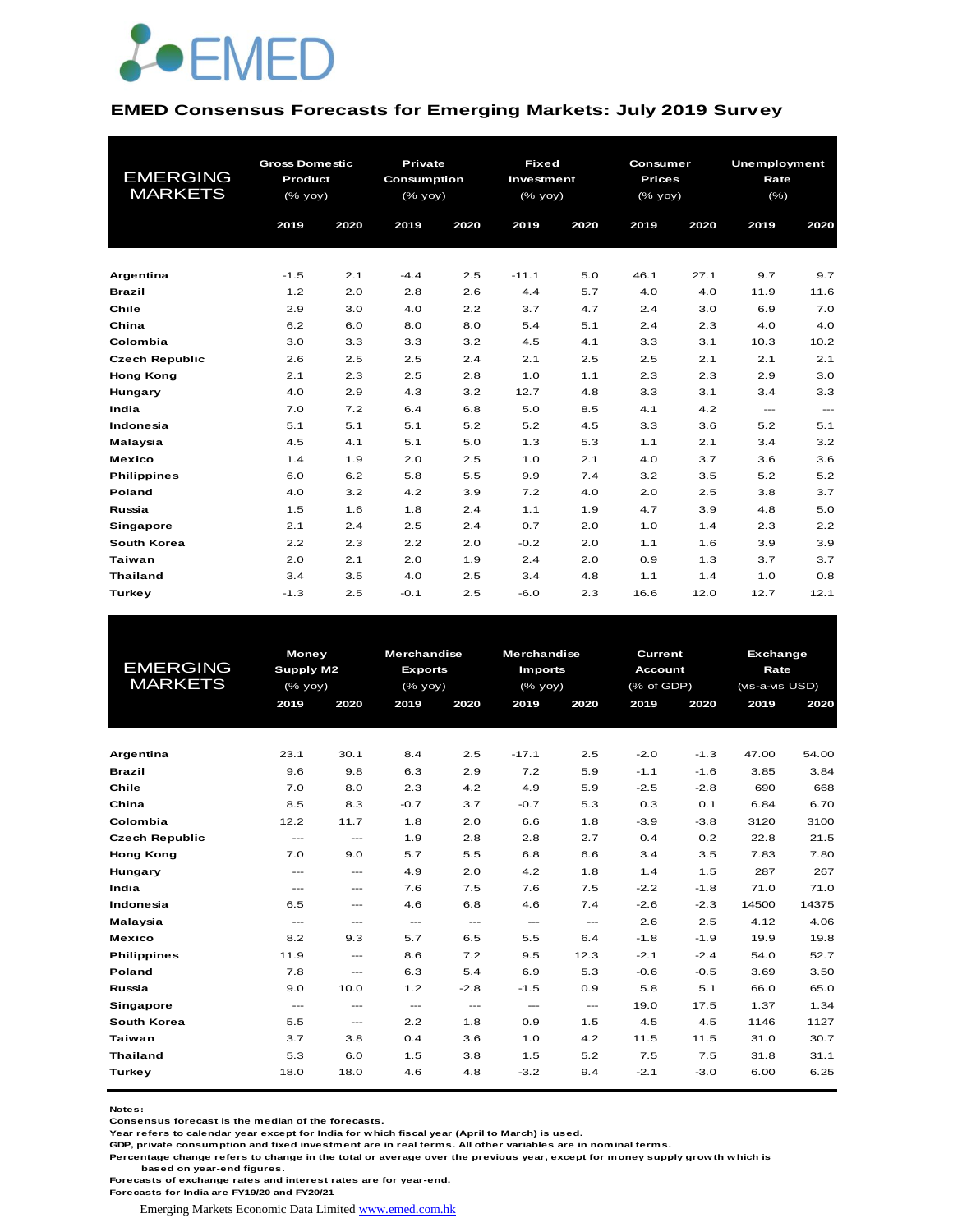#### **EMED Consensus Forecasts for the United States: July 2019 Survey**

| <b>UNITED STATES</b>             | <b>Gross Domestic</b><br>Product<br>(% yoy) |      | Consumer<br><b>Prices</b><br>(% yoy) |      | <b>UNITED STATES</b>                | <b>Gross Domestic</b><br>Product<br>(% yoy) |      | Consumer<br><b>Prices</b><br>(% yoy) |      |
|----------------------------------|---------------------------------------------|------|--------------------------------------|------|-------------------------------------|---------------------------------------------|------|--------------------------------------|------|
|                                  | 2019                                        | 2020 | 2019                                 | 2020 |                                     | 2019                                        | 2020 | 2019                                 | 2020 |
| <b>ABN AMRO</b>                  | 2.2                                         | 1.5  | 1.6                                  | 2.0  | Monte Dei Paschi Di Siena           | 2.3                                         | 0.9  | 1.7                                  | 1.9  |
| <b>Action Economics</b>          | 2.7                                         | 2.3  | 1.9                                  | 2.4  | <b>Moody's Analytics</b>            | 2.6                                         | 1.7  | 1.9                                  | 2.1  |
| <b>AIB Global Treasury</b>       | 2.8                                         | 2.3  | 1.7                                  | 2.0  | <b>Mortgage Bankers Association</b> | 2.0                                         | 1.1  | 1.9                                  | 2.0  |
| <b>Bank Julius Baer</b>          | 2.6                                         | 1.3  | 1.7                                  | 2.0  | <b>NAR</b>                          | 2.2                                         | 2.0  | 1.2                                  | 1.7  |
| <b>BayernLB</b>                  | 2.3                                         | 1.3  | 1.8                                  | 2.1  | <b>National Bank of Canada</b>      | 2.5                                         | 1.9  | 1.8                                  | 2.0  |
| <b>BBVA</b>                      | 2.5                                         | 2.0  | 2.2                                  | 2.1  | <b>NIESR</b>                        | 2.4                                         | 2.1  | 1.6                                  | 2.1  |
| <b>Berenberg Capital Markets</b> | 2.5                                         | 2.1  | 1.9                                  | 2.2  | <b>Northern Trust</b>               | 1.9                                         | 1.9  | 2.1                                  | 2.0  |
| <b>BMO Capital Markets</b>       | 2.4                                         | 1.6  | 1.8                                  | 2.0  | <b>PNC</b>                          | 2.3                                         | 2.0  | 1.9                                  | 2.3  |
| <b>BNP Paribas</b>               | 2.1                                         | 1.5  | 1.4                                  | 2.0  | Prometeia                           | 2.3                                         | 0.9  | 1.7                                  | 1.9  |
| <b>Capital Economics</b>         | 2.3                                         | 1.2  | 1.6                                  | 1.7  | <b>Raymond James</b>                | 2.1                                         | 1.6  | 1.8                                  | 2.1  |
| <b>CIBC World Markets</b>        | 2.3                                         | 1.5  | 1.9                                  | 2.3  | <b>Royal Bank of Canada</b>         | 2.6                                         | 1.8  | 1.8                                  | 2.1  |
| <b>Comerica Bank</b>             | 2.6                                         | 2.1  | 1.8                                  | 2.0  | <b>Schroders</b>                    | 2.6                                         | 1.5  | 2.3                                  | 2.4  |
| Commerzbank                      | 2.5                                         | 1.8  | 2.0                                  | 2.3  | <b>Scotia Capital</b>               | 2.4                                         | 1.5  | 1.8                                  | 2.2  |
| <b>Credit Agricole</b>           | 2.4                                         | 1.7  | 1.7                                  | 1.9  | <b>Societe Generale</b>             | 2.5                                         | 0.4  | 1.9                                  | 1.9  |
| <b>Credit Suisse</b>             | 2.6                                         | 2.2  | 1.8                                  | 1.8  | <b>Standard &amp; Poor's</b>        | 2.5                                         | 1.8  | 2.1                                  | 2.2  |
| Daiwa Institute of Research      | 2.3                                         | 1.8  | 2.3                                  | 2.3  | <b>TD Economics</b>                 | 2.6                                         | 1.8  | 1.8                                  | 2.3  |
| Danske Bank                      | 2.5                                         | 2.0  | 2.0                                  | 2.3  | University of Michigan - RSQE       | 2.6                                         | 1.9  | 1.6                                  | 1.8  |
| Deka Bank                        | 2.5                                         | 1.9  | 2.0                                  | 2.3  | <b>UOB</b>                          | 2.3                                         | 1.3  | 2.5                                  | 2.5  |
| <b>Desjardins</b>                | 2.6                                         | 2.1  | 1.8                                  | 1.9  | <b>Wells Fargo</b>                  | 2.6                                         | 2.1  | 1.8                                  | 2.2  |
| <b>DZ Bank</b>                   | 2.3                                         | 1.7  | 2.0                                  | 2.4  |                                     |                                             |      |                                      |      |
| <b>Fannie Mae</b>                | 2.5                                         | 1.7  | 2.0                                  | 1.9  | <b>CONSENSUS</b>                    |                                             |      |                                      |      |
| <b>First Trust Advisors</b>      | 2.6                                         | 2.2  | 2.0                                  | 2.6  | Median                              | 2.5                                         | 1.8  | 1.8                                  | 2.1  |
| <b>Freddie Mac</b>               | 2.3                                         | 1.8  | 1.8                                  | 2.1  | Mean                                | 2.4                                         | 1.7  | 1.9                                  | 2.1  |
| Handelsbanken                    | 2.1                                         | 1.3  | $2.2\,$                              | 2.0  | High                                | 2.8                                         | 2.3  | 2.5                                  | 2.6  |
| Intesa Sanpaolo                  | 2.5                                         | 1.7  | 1.7                                  | 1.9  | Low                                 | 1.9                                         | 0.4  | 1.2                                  | 1.7  |
| Kiel Institute                   | 2.4                                         | 1.5  | 1.9                                  | 2.3  | <b>Standard Deviation</b>           | 0.2                                         | 0.4  | 0.2                                  | 0.2  |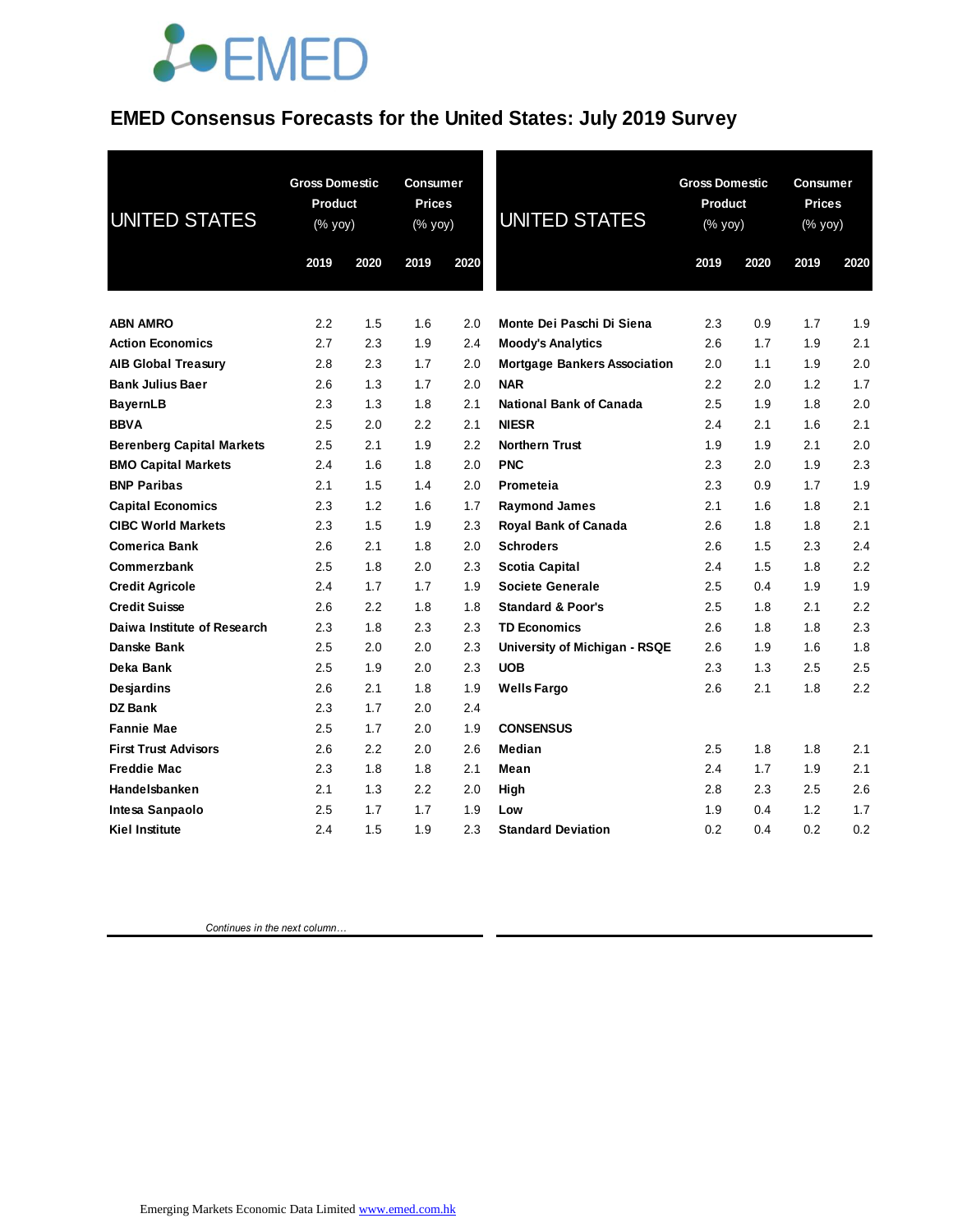### **EMED Consensus Forecasts for the Euro Area: July 2019 Survey**

| <b>EURO AREA</b>                 | <b>Gross Domestic</b><br><b>Product</b><br>(% yoy) |      | <b>Consumer</b><br><b>Prices</b><br>(% yoy) |      | <b>EURO AREA</b>            | <b>Gross Domestic</b><br><b>Product</b><br>(% yoy) |      | <b>Consumer</b><br><b>Prices</b><br>(% yoy) |      |
|----------------------------------|----------------------------------------------------|------|---------------------------------------------|------|-----------------------------|----------------------------------------------------|------|---------------------------------------------|------|
|                                  | 2019                                               | 2020 | 2019                                        | 2020 |                             | 2019                                               | 2020 | 2019                                        | 2020 |
| <b>ABN AMRO</b>                  | 0.7                                                | 0.9  | 1.1                                         | 1.0  | <b>Kiel Institute</b>       | 1.2                                                | 1.4  | 1.3                                         | 1.3  |
| <b>AIB Global Treasury</b>       | 1.2                                                | 1.4  | 1.5                                         | 1.5  | Monte Dei Paschi Di Siena   | 1.1                                                | 1.0  | 1.1                                         | 1.2  |
| <b>Bank Julius Baer</b>          | 1.1                                                | 1.0  | 1.5                                         | 1.8  | <b>Moody's Analytics</b>    | 1.3                                                | 1.7  | 1.4                                         | 1.7  |
| <b>BayernLB</b>                  | 1.0                                                | 1.1  | 1.4                                         | 1.5  | <b>NIESR</b>                | 1.3                                                | 1.7  | 1.5                                         | 2.0  |
| <b>BBVA</b>                      | 1.4                                                | 1.4  | 1.6                                         | 1.6  | <b>Northern Trust</b>       | 0.9                                                | 1.2  | 1.2                                         | 1.3  |
| <b>Berenberg Capital Markets</b> | 1.1                                                | 1.5  | 1.3                                         | 1.5  | Prometeia                   | 1.1                                                | 1.0  | 1.1                                         | 1.2  |
| <b>BMO Capital Markets</b>       | 1.2                                                | 1.2  | 1.5                                         | 2.1  | <b>Royal Bank of Canada</b> | 1.1                                                | 1.3  | 1.2                                         | 1.3  |
| <b>BNP Paribas</b>               | 1.0                                                | 1.1  | 1.4                                         | 1.4  | <b>Schroders</b>            | 1.2                                                | 1.4  | 1.7                                         | 1.6  |
| <b>Capital Economics</b>         | 0.8                                                | 0.8  | 1.1                                         | 1.0  | <b>Scotia Capital</b>       | 1.1                                                | 1.5  | 1.2                                         | 1.5  |
| <b>CIBC World Markets</b>        | 1.2                                                | 1.2  | 1.9                                         | 2.0  | <b>Societe Generale</b>     | 1.4                                                | 1.1  | 1.2                                         | 1.2  |
| Commerzbank                      | 0.9                                                | 1.1  | 1.4                                         | 1.2  | <b>TD Economics</b>         | 1.2                                                | 1.3  | 1.3                                         | 1.4  |
| <b>Credit Agricole</b>           | 1.2                                                | 1.4  | 1.3                                         | 1.3  | <b>UOB</b>                  | 1.2                                                | 1.3  | 1.3                                         | 1.4  |
| <b>Credit Suisse</b>             | 1.0                                                | 1.4  | 1.2                                         | 1.3  | <b>Wells Fargo</b>          | 1.2                                                | 1.4  | 1.4                                         | 1.5  |
| Danske Bank                      | 1.2                                                | 1.4  | 1.3                                         | 1.4  |                             |                                                    |      |                                             |      |
| Deka Bank                        | 1.3                                                | 1.4  | 1.5                                         | 1.6  | <b>CONSENSUS</b>            |                                                    |      |                                             |      |
| <b>DZ Bank</b>                   | 1.0                                                | 1.1  | 1.2                                         | 1.3  | <b>Median</b>               | 1.1                                                | 1.3  | 1.3                                         | 1.4  |
| <b>ETLA</b>                      | 1.1                                                | 1.3  | 1.4                                         | 1.6  | Mean                        | 1.1                                                | 1.3  | 1.4                                         | 1.5  |
| <b>EUROFER</b>                   | 1.5                                                | 1.5  | 1.5                                         | 1.7  | High                        | 1.5                                                | 1.7  | 1.9                                         | 2.1  |
| Handelsbanken                    | 1.1                                                | 1.0  | 1.4                                         | 1.6  | Low                         | 0.7                                                | 0.8  | 1.1                                         | 1.0  |
| Intesa Sanpaolo                  | 1.1                                                | 1.3  | 1.3                                         | 1.2  | <b>Standard Deviation</b>   | 0.2                                                | 0.2  | 0.2                                         | 0.3  |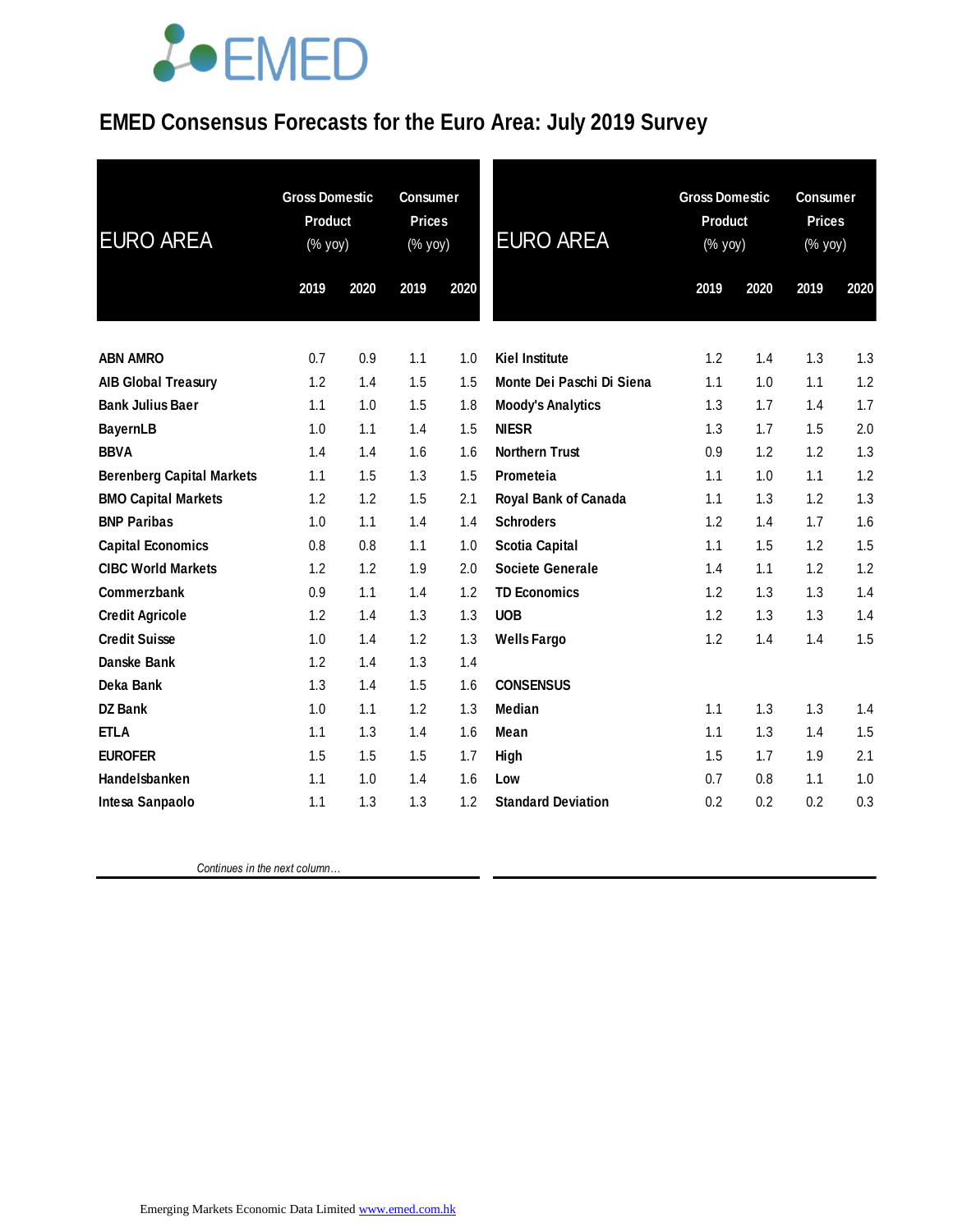### **EMED Consensus Forecasts for Japan: July 2019 Survey**

| <b>JAPAN</b>                     | <b>Gross Domestic</b><br><b>Product</b><br>(% yoy) |        | <b>Consumer</b><br><b>Prices</b><br>(% yoy) |      | <b>JAPAN</b>              | <b>Gross Domestic</b><br><b>Product</b><br>(% yoy) |        | <b>Consumer</b><br><b>Prices</b><br>(% yoy) |      |
|----------------------------------|----------------------------------------------------|--------|---------------------------------------------|------|---------------------------|----------------------------------------------------|--------|---------------------------------------------|------|
|                                  | 2019                                               | 2020   | 2019                                        | 2020 |                           | 2019                                               | 2020   | 2019                                        | 2020 |
|                                  |                                                    |        |                                             |      |                           |                                                    |        |                                             |      |
| <b>ABN AMRO</b>                  | 0.7                                                | 0.3    | 1.1                                         | 1.6  | <b>Kiel Institute</b>     | 0.9                                                | 0.8    | 0.8                                         | 1.6  |
| <b>AIB Global Treasury</b>       | 0.7                                                | 0.6    | 1.3                                         | 1.5  | <b>Mizuho Securities</b>  | 0.6                                                | 0.5    | 0.6                                         | 0.8  |
| <b>Bank Julius Baer</b>          | 0.5                                                | 0.4    | 0.8                                         | 0.9  | <b>Moody's Analytics</b>  | 0.9                                                | 0.0    | 0.9                                         | 1.4  |
| Bank of Tokyo-Mitsubishi UFJ     | 0.7                                                | 0.7    | 0.8                                         | 0.8  | <b>NIESR</b>              | 0.9                                                | 0.3    | 1.1                                         | 2.5  |
| <b>BayernLB</b>                  | 0.8                                                | 0.5    | 1.0                                         | 1.5  | <b>Northern Trust</b>     | 0.1                                                | 0.8    | 1.8                                         | 1.0  |
| <b>BBVA</b>                      | 1.0                                                | 0.6    | 1.2                                         | 1.6  | Prometeia                 | 0.7                                                | 0.6    | 1.2                                         | 1.5  |
| <b>Berenberg Capital Markets</b> | 0.9                                                | 1.0    | 0.8                                         | 1.4  | <b>Schroders</b>          | 0.9                                                | 0.2    | 0.3                                         | 1.2  |
| <b>BMO Capital Markets</b>       | 0.9                                                | 0.6    | 0.8                                         | 1.5  | <b>Scotia Capital</b>     | 0.8                                                | 0.7    | 1.9                                         | 1.0  |
| <b>BNP Paribas</b>               | 0.5                                                | 0.3    | 0.6                                         | 1.1  | <b>Societe Generale</b>   | 1.4                                                | 0.8    | 0.7                                         | 1.4  |
| <b>Capital Economics</b>         | 0.8                                                | $-0.3$ | 0.3                                         | 0.3  | <b>TD Economics</b>       | 1.0                                                | 0.2    | 0.7                                         | 1.4  |
| <b>CIBC World Markets</b>        | 0.9                                                | 0.5    | 0.8                                         | 1.2  | <b>UOB</b>                | 0.5                                                | $-0.8$ | 1.0                                         | 2.8  |
| Commerzbank                      | 0.7                                                | 0.3    | 0.6                                         | 1.1  | <b>Wells Fargo</b>        | 0.7                                                | 0.4    | 0.8                                         | 1.2  |
| <b>Credit Agricole</b>           | 0.5                                                | 0.5    | 0.7                                         | 1.5  |                           |                                                    |        |                                             |      |
| <b>Credit Suisse</b>             | 0.7                                                | 0.6    | 0.6                                         | 0.3  |                           |                                                    |        |                                             |      |
| Daiwa Institute of Research      | 0.6                                                | 0.5    | 0.5                                         | 0.2  | <b>CONSENSUS</b>          |                                                    |        |                                             |      |
| Danske Bank                      | 1.0                                                | 0.5    | 1.0                                         | 1.6  | <b>Median</b>             | 0.7                                                | 0.5    | 0.8                                         | 1.3  |
| Deka Bank                        | 0.4                                                | $-0.1$ | 1.2                                         | 2.3  | Mean                      | 0.7                                                | 0.4    | 0.9                                         | 1.3  |
| DZ Bank                          | 0.5                                                | 0.3    | 0.6                                         | 0.8  | High                      | 1.4                                                | 1.0    | 1.9                                         | 2.8  |
| Intesa Sanpaolo                  | 0.7                                                | 0.2    | 0.9                                         | 1.0  | Low                       | 0.1                                                | $-0.8$ | 0.3                                         | 0.2  |
| <b>JCER</b>                      | 0.6                                                | 0.5    | 0.7                                         | 1.2  | <b>Standard Deviation</b> | 0.2                                                | 0.3    | 0.4                                         | 0.6  |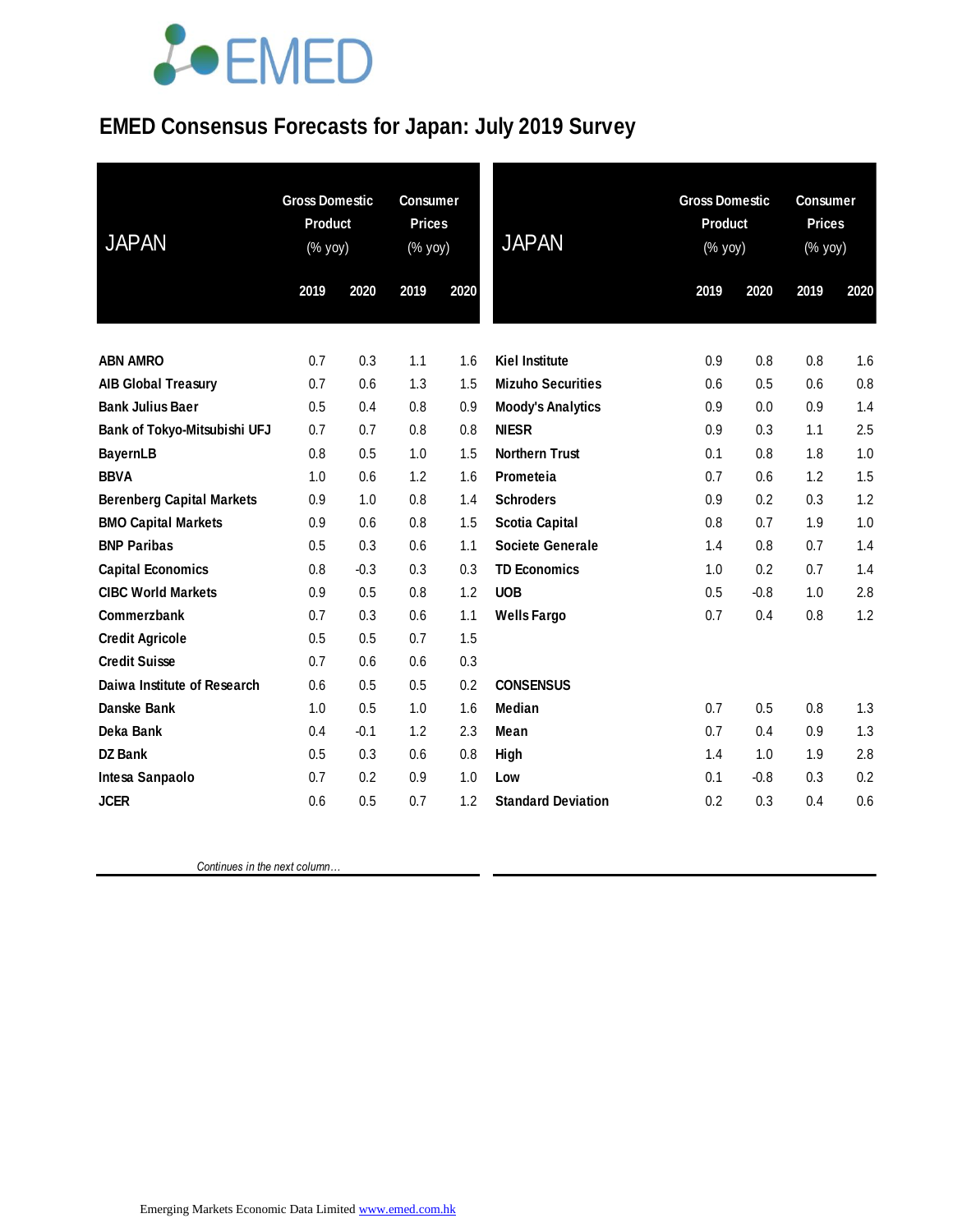### **EMED Consensus Forecasts for China: July 2019 Survey**

| <b>CHINA</b>                     | <b>Gross Domestic</b><br>Product<br>(% yoy) |      | <b>Consumer</b><br><b>Prices</b><br>(% yoy) |      | <b>CHINA</b>              | <b>Gross Domestic</b><br><b>Product</b><br>(% yoy) |      | <b>Consumer</b><br><b>Prices</b><br>(% yoy) |      |
|----------------------------------|---------------------------------------------|------|---------------------------------------------|------|---------------------------|----------------------------------------------------|------|---------------------------------------------|------|
|                                  | 2019                                        | 2020 | 2019                                        | 2020 |                           | 2019                                               | 2020 | 2019                                        | 2020 |
| <b>ABN AMRO</b>                  | 6.2                                         | 5.8  | 2.5                                         | 2.5  | JP Morgan                 | 6.3                                                | 6.1  | 2.4                                         | 2.7  |
| <b>Bank Julius Baer</b>          | 6.0                                         | 5.8  | 2.1                                         | 2.5  | <b>Kiel Institute</b>     | 6.2                                                | 5.8  | 2.4                                         | 2.3  |
| <b>Bank of East Asia</b>         | 6.2                                         | 6.0  | 2.1                                         | 2.2  | <b>Moody's Analytics</b>  | 6.3                                                | 6.0  | 2.5                                         | 3.0  |
| <b>BayernLB</b>                  | 6.2                                         | 6.0  | 2.4                                         | 2.5  | <b>NIESR</b>              | 6.2                                                | 6.1  | 1.9                                         | 2.2  |
| <b>BBVA</b>                      | 6.0                                         | 5.8  | 2.5                                         | 3.0  | <b>Northern Trust</b>     | 6.1                                                | 5.9  | 2.6                                         | 2.5  |
| <b>Berenberg Capital Markets</b> | 6.2                                         | 5.9  | 2.2                                         | 2.1  | Prometeia                 | 5.9                                                | 5.0  | 2.8                                         | 2.5  |
| <b>BMO Capital Markets</b>       | 6.1                                         | 6.0  | 2.3                                         | 2.1  | <b>Schroders</b>          | 6.3                                                | 6.0  | 2.4                                         | 2.7  |
| <b>BNP Paribas</b>               | 6.2                                         | 6.0  | 1.9                                         | 2.5  | <b>Scotia Capital</b>     | 6.2                                                | 6.0  | 2.2                                         | 2.3  |
| <b>Capital Economics</b>         | 6.3                                         | 6.2  | 3.0                                         | 2.5  | <b>Societe Generale</b>   | 6.3                                                | 6.0  | 2.4                                         | 2.3  |
| <b>CEBR</b>                      | 6.3                                         | 6.1  | 2.5                                         | 3.5  | <b>UOB</b>                | 6.3                                                | 6.3  | 2.4                                         | 2.3  |
| Commerzbank                      | 6.3                                         | 6.0  | 2.5                                         | 2.0  | <b>Wells Fargo</b>        | 6.1                                                | 6.0  | 2.3                                         | 2.3  |
| <b>Credit Agricole</b>           | 6.4                                         | 6.0  | 2.1                                         | 2.2  |                           |                                                    |      |                                             |      |
| <b>Credit Suisse</b>             | 6.2                                         | 6.0  | 2.5                                         | 2.2  | <b>CONSENSUS</b>          |                                                    |      |                                             |      |
| Daiwa Institute of Research      | 6.3                                         | 6.0  | 2.0                                         | 1.8  | <b>Median</b>             | 6.2                                                | 6.0  | 2.4                                         | 2.3  |
| <b>Danske Bank</b>               | 6.2                                         | 6.2  | 2.0                                         | 2.2  | <b>Mean</b>               | 6.2                                                | 6.0  | 2.3                                         | 2.4  |
| Deka Bank                        | 6.2                                         | 6.0  | 2.0                                         | 2.5  | <b>High</b>               | 6.4                                                | 6.3  | 3.0                                         | 3.5  |
| <b>DZ Bank</b>                   | 6.2                                         | 6.0  | 2.2                                         | 1.9  | Low                       | 5.9                                                | 5.0  | 1.9                                         | 1.8  |
| Intesa Sanpaolo                  | 6.2                                         | 5.9  | 2.6                                         | 2.3  | <b>Standard Deviation</b> | 0.1                                                | 0.2  | 0.3                                         | 0.3  |